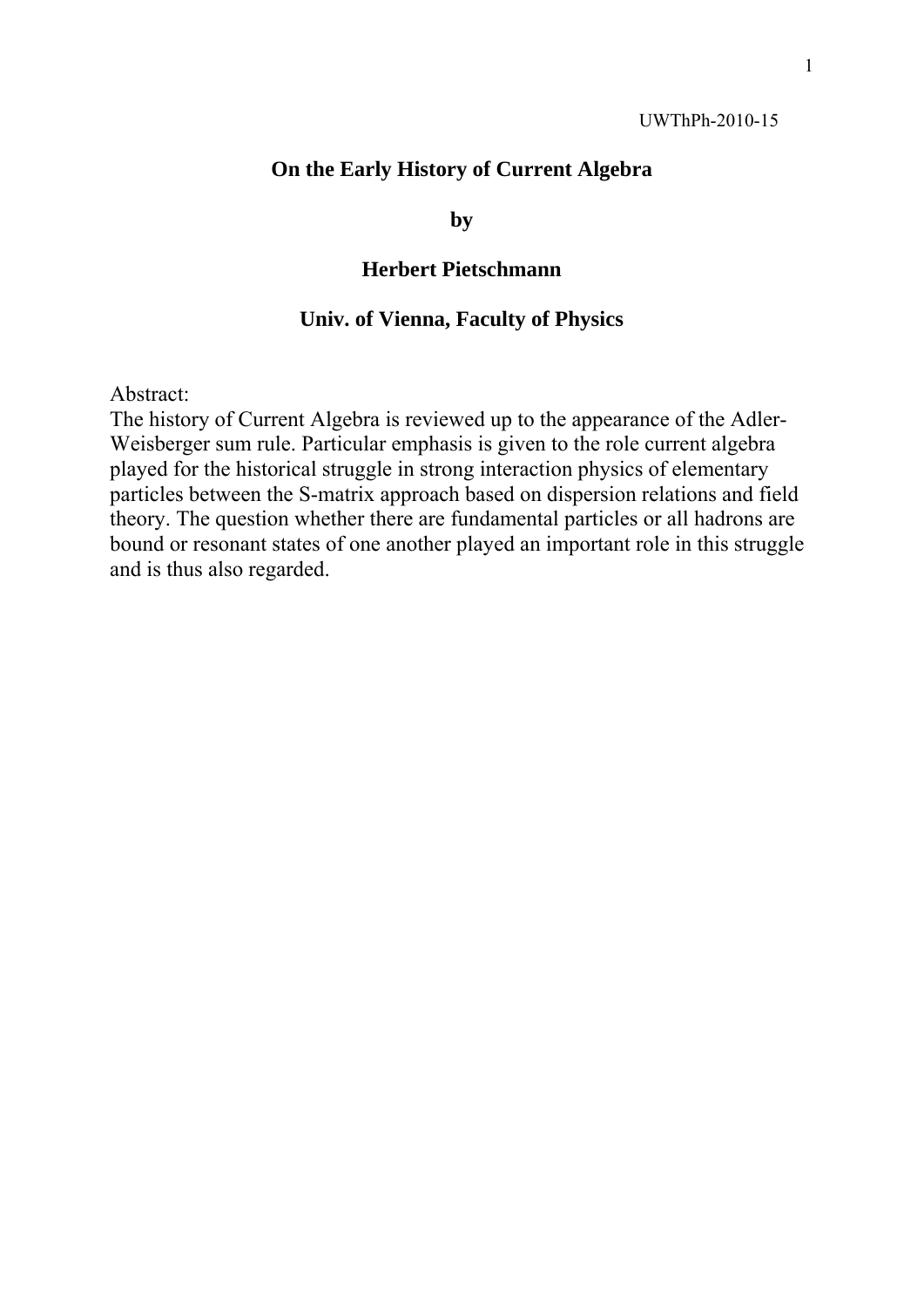#### **1. S-Matrix versus Quantum Field Theory in the 1960's**

Right after the end of World War 2, particle physics received its relativistic and mathematically sound basis by the new renormalization theory; among many contributors, Feynman, Schwinger and Tomonaga were distinguished by the Nobel Prize of 1965 "for their fundamental work in quantum electrodynamics, with deep-ploughing consequences for the physics of elementary particles." For the first time, it was possible to calculate higher-order corrections ("loop diagrams"), the most famous examples were the anomalous magnetic moment of electrons and muons, and the Lamb shift.

However, this great victory in Quantum Electrodynamics was overshadowed by the fact that it did not work as well for strong interactions and not at all for weak interactions (except for the lowest order, which worked astonishingly well). Thus it became necessary to look for a different approach. In 1956, at the  $6<sup>th</sup>$ annual Rochester conference taking place in New York, M. Gell-Mann suggested to use dispersion relations to calculate observable quantities. Two years later, S. Mandelstam published a historic paper on double dispersion relations [1]; (soon they became known as the "Mandelstam representation"). In the introduction, Mandelstam wrote:

"In recent years dispersion relations have been used to an increasing extent in pion physics for phenomenological and semiphenomenological analyses of experimental data, and even for the calculation of certain quantities in terms of the pion-nucleon scattering amplitude. It is therefore tempting to ask the question whether or not the dispersion relations can actually replace the more usual equations of field theory and be used to calculate all observable quantities in terms of a finite number of coupling constants."

The idea to *replace* field theory was taken up by a number of theoreticians who did not like the concept of renormalization, for it involves the notion of unobservable hence unphysical "bare" particles and the renormalization procedure which used mathematically ill-defined quantities. From the point of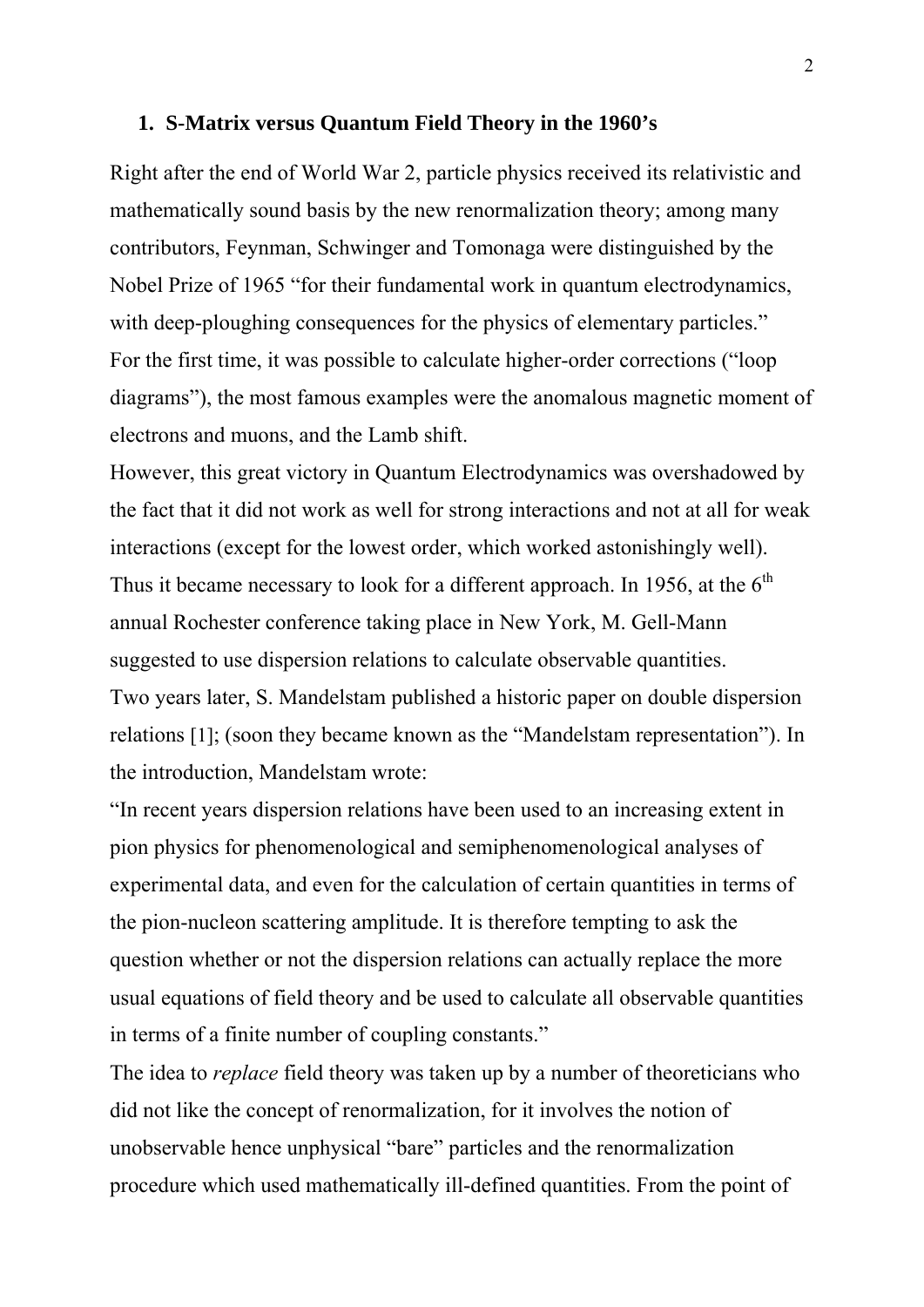view of positivism, the notion of "relativistic field", which is not directly observable, was also of concern for them.

Most vigorously, Geoffrey F. Chew fought for a new approach. He wanted to base particle theory on observable quantities only. S-Matrix (scattering matrix) elements should replace quantum fields with the postulate [2]: "*The S matrix is a Lorentz-invariant analytic function of all momentum variables with only those singularities required by unitarity.*"

Quantum Field Theory was originally designed to describe electromagnetic interactions, i.e. the interaction of photons with electrons and muons. Strongly interacting particles, the hadrons, formed a much larger sample. At the time, eight fermions (*p, n, A,*  $\Sigma^+$ *,*  $\Sigma^0$ *,*  $\Sigma$ *,*  $\Xi^0$ *,*  $\Xi$ *) plus their anti-particles and seven* bosons  $(\pi^0, \pi^+, \pi, K^0, K^0, K^0, K^+, K)$  were known. The question came up, whether some of them were truly elementary with the others just bound states of the former.

Chew had in mind an even more progressive change in attitude. He wanted to develop a theory in which the difference between elementary and composite particles would disappear: "It is difficult, however, to imagine a calculation sufficiently complete to approach a definite answer to the question: *Which* of the strongly interacting particles are elementary? Partly because of this circumstance, but even more because of general philosophical conviction, I am convinced that there can be only one sensible answer, and that is that *none* of them is elementary. … In particular there is a remark often made privately by Feynman that tends to convert the negative statement into a positive one. Paraphrasing Feynman: *The correct theory should be such that it does not allow one to say which particles are elementary.* Such a concept is manifestly at odds with the spirit of conventional field theory, but it forms a smooth alliance with the S-matrix approach."

Chew's approach soon became known as the "bootstrap-mechanism" and – for some time – was taken up by quite a number of theorists. Some went so far as to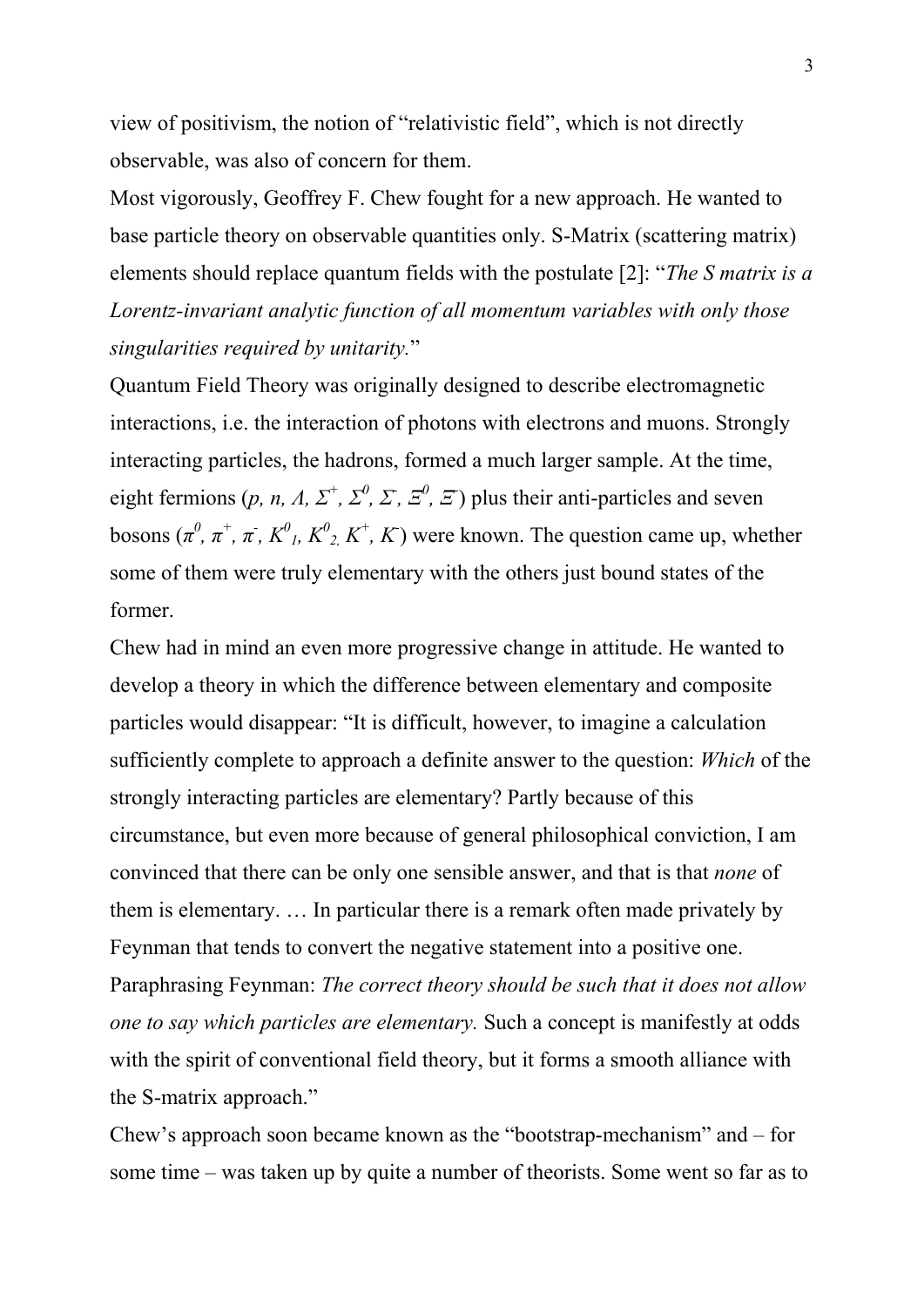request that quantum field theory should be abandoned from the curricular of universities. B. Schroer describes this struggle with the following words [3]: "This led to a confrontation of the S-matrix bootstrap with Quantum Field Theory at the end of the 60s. It was a struggle about a pure S-matrix approach cleansed of all field theoretic aspects; … The ideological fervor found its strongest expression in conference reports were the S-matrix bootstrap proponents felt more free to celebrate what they perceived as their (premature) victory over Quantum Field Theory. … The ferocity of the struggle on the side of the S-matrix purist against Quantum Field Theory is hard to understand in retrospect, … ".

Let us recall that Quantum Field Theory starts from so-called "bare" particles without interaction. (They carry "bare" masses and coupling constants). When the interaction is turned on, these quantities change into "physical" masses and coupling constants. The difference can – in principle – be calculated, but the relevant integrals do not converge, i.e. they turn out to be infinite (mathematically speaking: they do not exist!). In so-called "renormalizable theories" (including quantum electrodynamics!) observable quantities do not depend on these infinite integrals. Thus by a largely arbitrary "regularization", the integrals can be forced to converge, because they do not enter in the observables. Although – as mentioned – results were beautifully compatible with experiments (e.g. the magnetic moment of electrons and muons), the procedure left some uneasiness even with its advocates: "Infinities are swept under the rug!" was often bemoaned.

Let me quote extensively from Chew in order to shed some light on the situation [2]: "So that there can be no misunderstanding … let me say at once that I believe the conventional association of fields with strongly interacting particles to be empty. I do not have firm convictions about leptons or photons<sup>1</sup>, but it

1

<sup>&</sup>lt;sup>1</sup> Consequently, the physics of leptons and photons as well as of weak interactions found itself in a marginal position at large conferences. This led to the creation of new types of conferences. 1962 saw the first of a now well established series, the "Conference on electron-photon interactions in the BeV energy range" in Boston, now called "International Lepton-Photon Symposium". G. Marx created the series of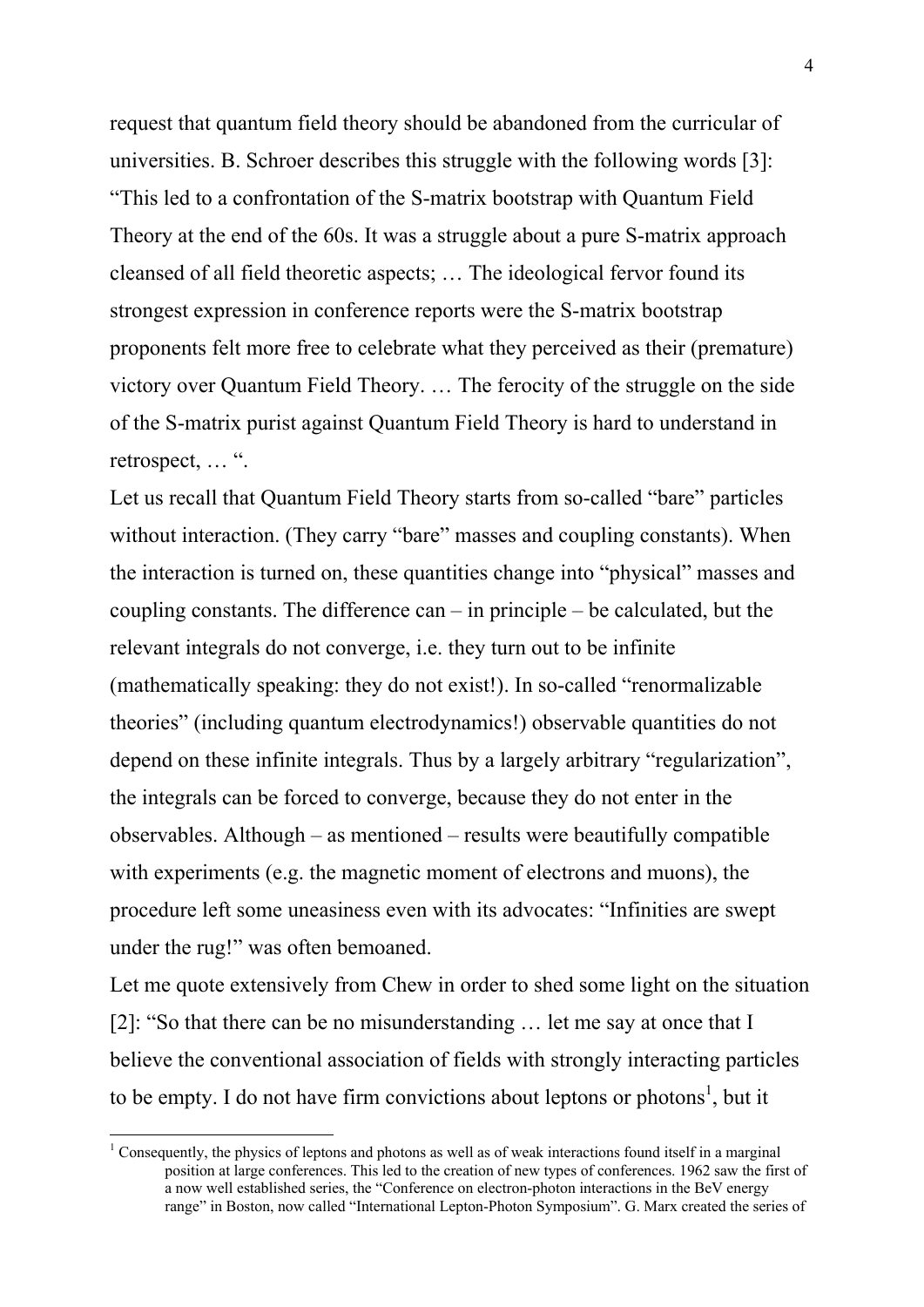seems to me that no aspect of strong interactions has been clarified by the field concept. … I do not wish to assert … that conventional field theory is necessarily wrong, but only that it is sterile with respect to strong interactions and that, like an old soldier, it is destined not to die but just to fade away. Having made this point so strongly, I hasten to express an unqualified appreciation of the historical role played by field theory up to the present. … However, it is my impression now that … future development of an understanding of strong interactions will be expedited if we eliminate from our thinking such field-theoretical notions as Lagrangians, 'bare' masses, 'bare' coupling constants, and even the notion of 'elementary particles'. I believe, in other words, that in the future we should work entirely within the framework of the analytically continued S matrix."

But already in the preface Chew concedes: "Readers should be aware that Smatrix theory is still incomplete … . Progress is currently rapid, and a complete theory may well develop within a few years' time. (A paper by H. Stapp, currently in press, makes a major step in this direction.)"

The mathematically most rigorous results of field theory were the CPT theorem and the connection between spin and statistics. With very few assumptions, invariance under the combined charge conjugation  $(C)$ , parity  $(P)$  and timereversal (T) was proven, though neither of the three alone is conserved. Likewise it was proven that particles with integer spin (bosons) follow Bose-Einstein statistics and particles with half integer spin (fermions) obey Fermi-Dirac statistics<sup>2</sup>

In the abstract of the mentioned paper H. Stapp writes [4]: "The CPT theorem and the normal connection between spin and statistics are shown to be consequences of postulates of the *S*-matrix approach to elementary particle

conferences on neutrino physics and astrophysics, the first of which took place at Lake Balaton in Hungary 1972 and the next year saw the first "Workshop on Weak Interactions with Very High Energy Beams, created by Jan Nilsson and the author in Skövde, Sweden, now called Workshop on

Weak Interactions and Neutrinos (WIN).<br><sup>2</sup> A comprehensive description can be found in R. F. Streater and A. S. Wightman: PCT, Spin and Statistics, and All That. Reprinted by Addison-Wesley, New York, (1989).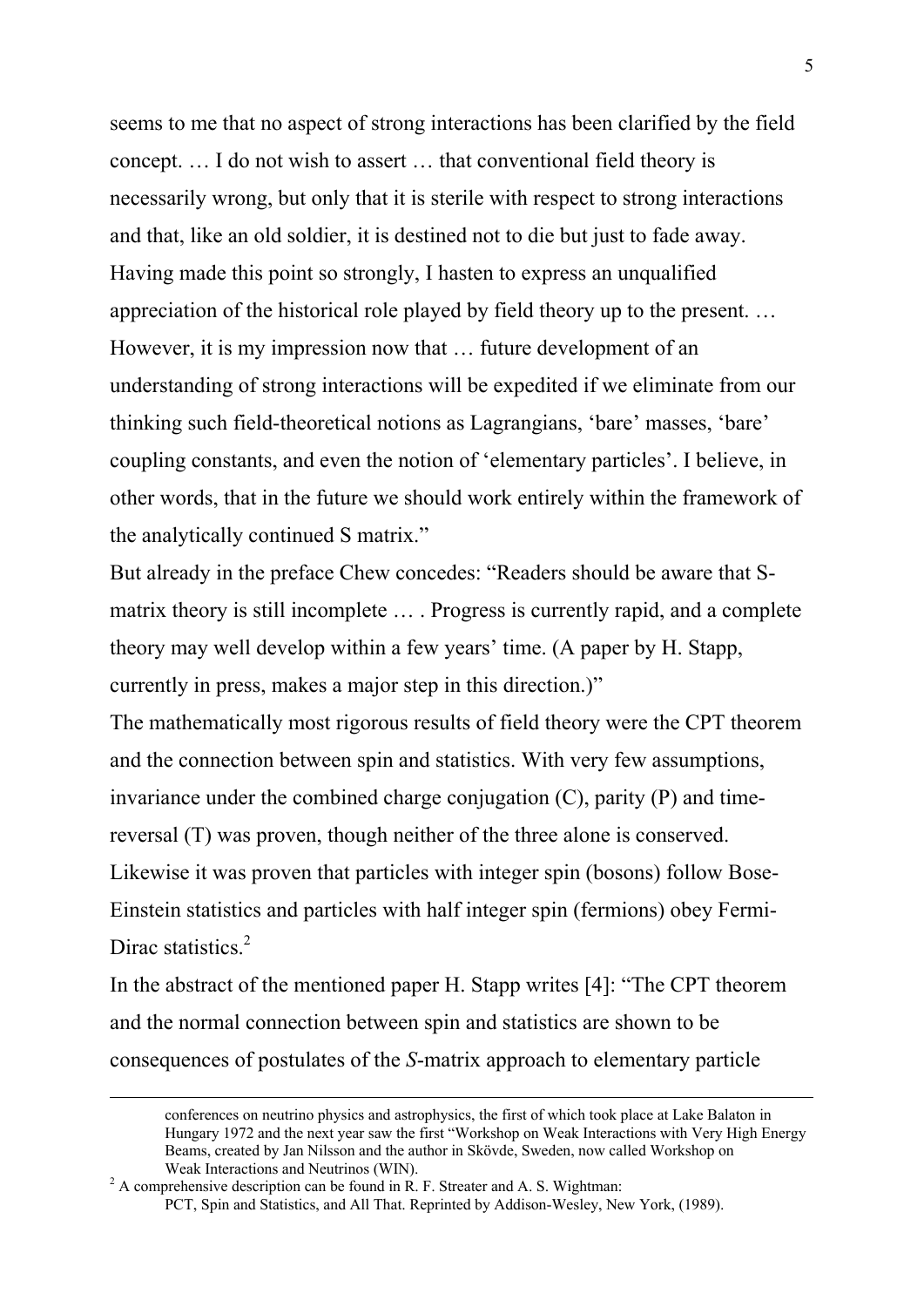physics. The postulates are much weaker than those of field theory. Neither local fields nor any reference to space-time points are used. Quantum commutation relations and properties of the vacuum play no role. Completeness of the asymptotic states and positive definiteness of the metric are not required, though certain weaker asymptotic conditions prevail. The proofs depend on unitarity, macroscopic relativistic invariance, and a very weak analyticity requirement on the mass-shell scattering functions. The proofs are in the framework of the new *S*-matrix approach to elementary particle physics, which is established on a formal basis"

Stapp concedes that the CPT Theorem and the connection between spin and statistics are "the two most important general physical consequences of relativistic field theory" but he objects to field theory for "it is not known whether the postulates are sufficiently realistic to include any theories except trivial ones in which the scattering matrix is unity." Moreover, from a philosophical point of view he insists that "experience does not entail the existence of space-time points" which are at the basis of relativistic quantum field theory. He insists: "Because space-time points are experimentally inaccessible both in practice and in principle, their introduction runs counter to the philosophy of quantum mechanics."

On the other hand, according to Stapp, "S-matrix approach to elementary particle physics is … approaching the status of an independent theory, its connections to field theory gradually being dissolved. … History encourages the casting away of formal substructures whose ingredients have no counterparts in experience … . The new approach, since it involves only observable quantities and their analytic continuations, has a claim to probable physical relevance much greater than that of field theory, with its sundry hypothetical ingredients of dubious status."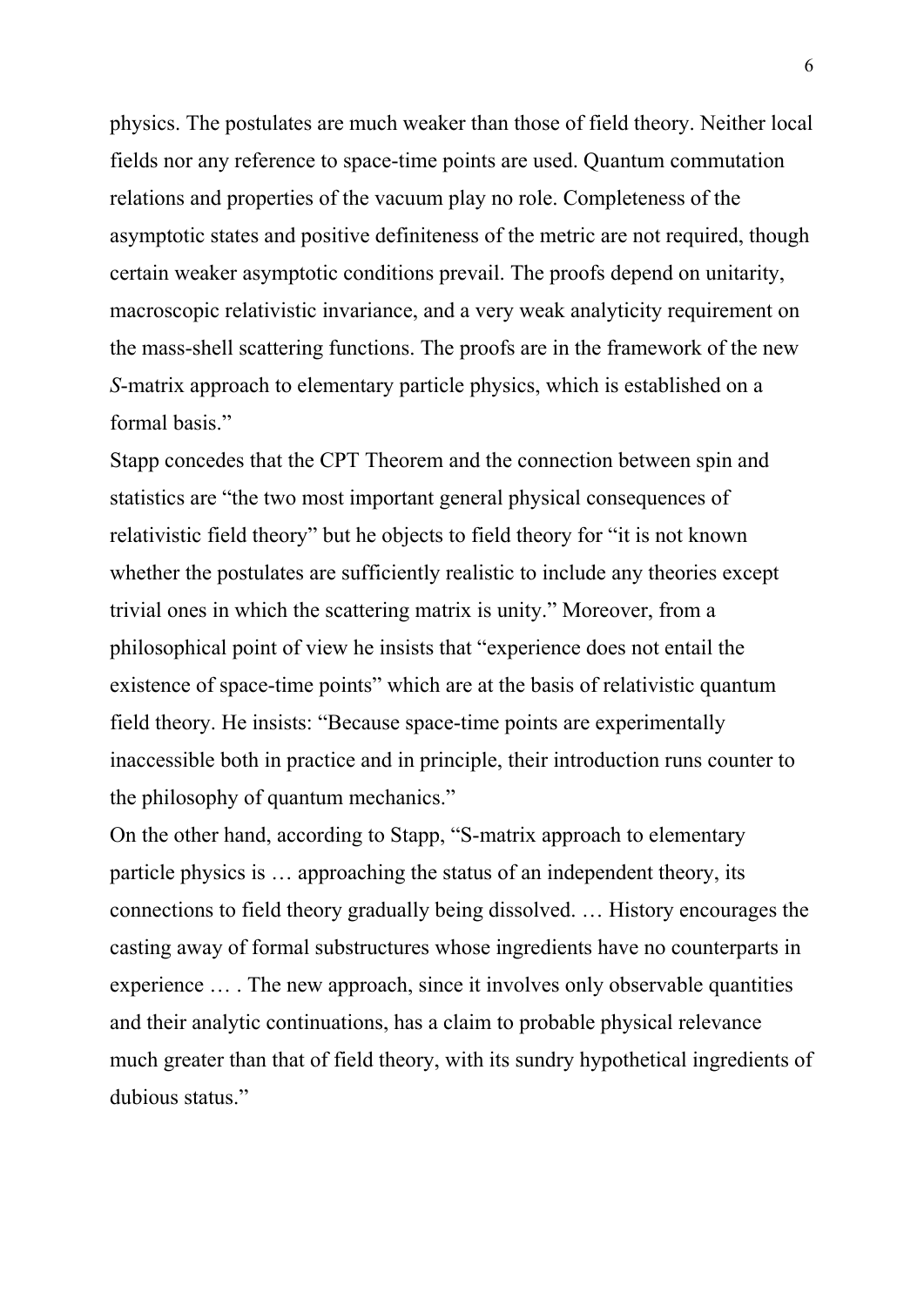Concluding, Stapp writes: "It has been shown how the appeal to field theoretic concepts can be completely avoided and the new S-matrix formalism built up from simple principles that are relatively secure."

Obviously, this far reaching claim met fierce opposition from field theory adherents. One of the most outspoken opponents was Res Jost [5]. He wrote: "The main vice of Mr. Stapp is the fact that he does not properly reflect upon the problems."<sup>3</sup> and "It seems that Mr. Stapp does not shy away from arbitrarily criticising other physicists, but for his own case he is missing those self criticism and precision of formulating which one is used to require from a physics paper."<sup>4</sup>

This fierce controversy on the philosophical side was paralleled from the experimental side by the unexpected discovery of a multitude of strongly interacting particles (hadrons).

# **2. Truly elementary particles or "particle democracy"?**

In November 1959, the Proton Synchrotron at CERN began to operate at an energy of 28 GeV. A few months later, a similar machine – the Alternating Gradient Synchrotron at Brookhaven National Laboratory – reached an energy of 33 GeV.

Soon after their inauguration, the new machines produced an unexpectedly large number of short-lived hadrons, then called "resonances". Although their lifetimes of about  $10^{-22}$  sec were very short, there was little principal difference to some of the "stable" particles, e.g. the neutral pion with a life-time of  $10^{-16}$ sec.

1

<sup>&</sup>lt;sup>3</sup> German original: Das Hauptübel besteht bei Herrn Stapp eben darin, dass er sich die Probleme nicht eigentlich überlegt hat …

<sup>4</sup> German original: Uns scheint, dass Herr Stapp, der es anderen Physikern gegenüber an wahlloser Kritik nicht fehlen lässt, in eigener Sache auch diejenige Selbstkritik und Schärfe der Formulierung vermissen lässt, die man von einer physikalischen Arbeit zu verlangen gewohnt ist …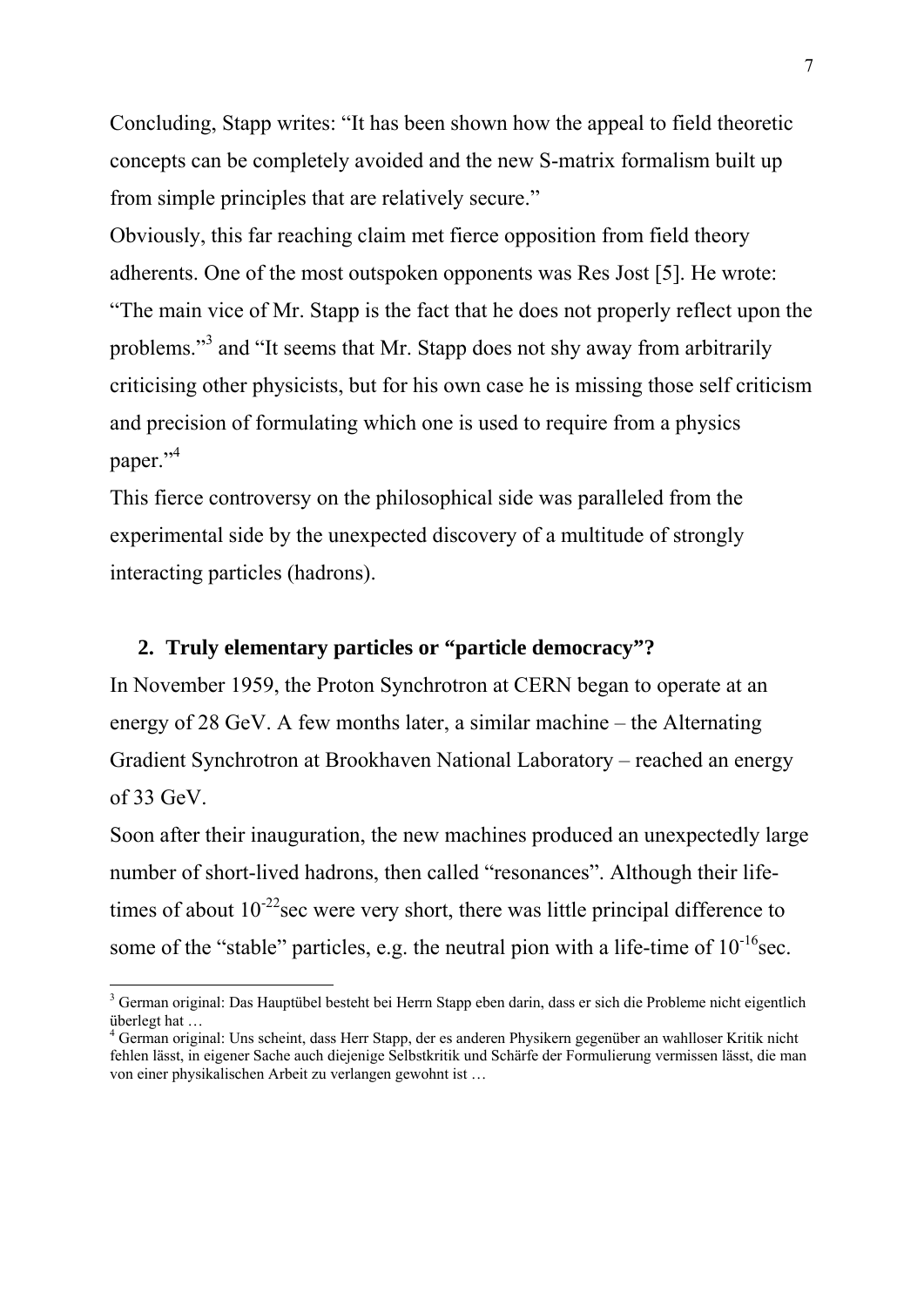This avalanche of new "elementary" particles further enhanced the contradiction between the idea of "bootstrap" and field theory based on truly elementary entities.<sup>5</sup>

In the midst of this controversy, a totally new idea was created by M. Gell-Mann [8] and G. Zweig [9]: Neither should there be *no* elementary particle, nor should some out of the "zoo" be *more elementary* than the others; rather, a totally new class of particles – unobserved at that time – should be the constituents of all the known "elementary particles". These truly fundamental entities were called "quarks" by Gell-Mann (with reference to Finnegans Wake by James Joyce) and – inspired by card games – "aces" by Zweig. Gell-Mann left it open, whether they were actual physical particles or "mathematical entities": "It is fun to speculate about the way quarks would behave if they were physical particles of finite mass, instead of purely mathematical entities as they would be in the limit of infinite mass."

This idea was so out of the conventional thinking of the time, that in the beginning, most of the physicists simply did not take it seriously. After all, the charges of these "fundamental particles" were predicted to be  $2e/3$  and  $-e/3$  (e = fundamental charge). This seemed to be in contradiction with the classic experiments of Millikan from 1911.

Consequently, Zweig could not publish his paper and Gell-Mann sent his paper to the relatively new "Physics Letters"; before elaborating on his alternative idea, Gell-Mann concedes: "A highly promising approach is the purely dynamical 'bootstrap' model for all the strongly interacting particles within which one may try to derive ... broken eightfold symmetry from selfconsistency alone."

The astonishment of the majority of physicists is best disclosed by H. Lipkin, who sent a paper to Physics Letters which was originally intended as a joke [10]. (The original title was "The barbaryon classification for elementary particles

1

 $<sup>5</sup>$  First individual lists of the new states were published in 1963 [6]. From 1964, a group of physicists started to</sup> publish annual reviews of particle properties [7], since 1969 it is officially quoted as "Particle Data Group".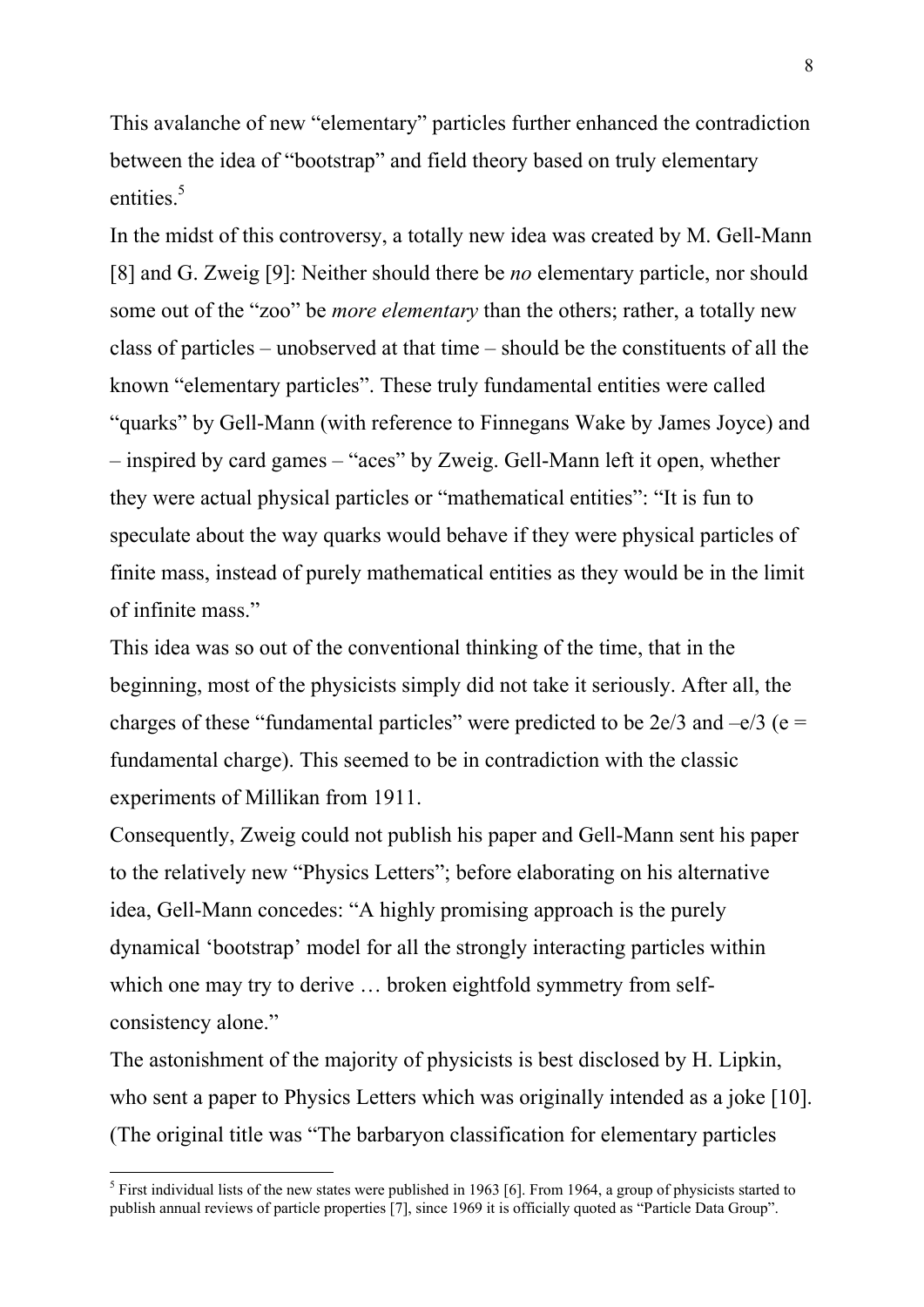SU(3)".) He writes: "Since possibilities are now being considered which seem just as fantastic as the barbaryon classification, perhaps the latter is not so crazy after all and deserves more serious consideration."

The astonishment as well as excitement of the physics community is best recalled by the issue of CERN Courier from March 1964:

"From the time of Millikan's classic experiments in 1911 it has been accepted that the charge of the electron is the smallest one possible. The idea of fractionally charged particles seemed quite preposterous. Even those who suggested it seemed to share the doubts; … For experimentalists, the excitement lay in the prediction that at least one of the new particles would be stable. … The Electronics Experiments Committee, on 11 February, decided that the particles should be taken seriously. … In any case, it quickly became clear that the combination of a bubble chamber and the  $o_2$  beam in the PS East hall provided the quickest way of looking for them. … While working on this proposal, D R O Morrison realized that the same kind of bubble-chamber exposure had in fact been carried out with the CERN 32 cm chamber in 1960. The photographs were got out and a team of physicists and scanners looked through 10.000 of them in one night. No aces were found. The group working with the Ecole Polytechnique heavy-liquid bubble chamber scanned 100.000 photographs. Again the result was negative. … Zweig's aces and Gell-Mann's quarks may or may not be found, but their ideas have triggered off a new series of moves in this search for an explanation of the occurrence of the so-called fundamental particles."

Particles with fractional charge were indeed found in cosmic ray events! McCusker and Cairns write [11]: "In one year from July 1968 we found four tracks whose appearance was that expected for a quark of charge 2e/3." But the result could not be reproduced.

About ten years later, free quarks turned up again. A Millikan-type experiment showed fractional charges on Niobium balls [12]. It was not sufficient objection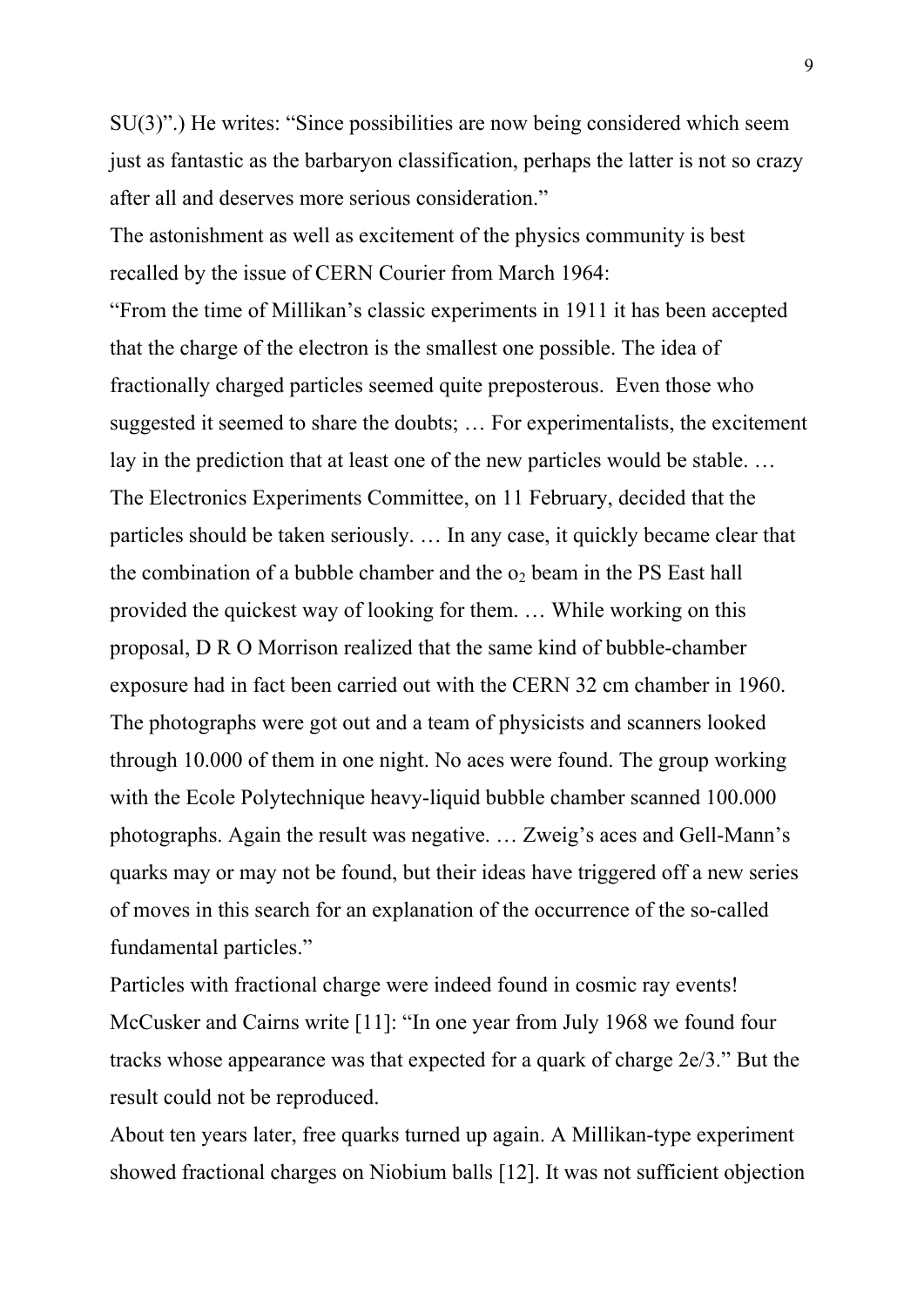that no such effects were found in similar experiments with steel balls [13]. After all, quarks could have a preference for certain elements. In order to rule out this possibility, the experiment had to be repeated with Niobium [14]. This is a fine example for the author's claim [15]: "Everything that is predicted by a sufficiently renowned theorist will be discovered, irrespective of its actual existence; that is why in physics the criterion for existence is not a discovery, but only the proof of reproducibility!"

From these discussions, it was remembered that even at the time of Millikan there was a great controversy [16]. Felix Ehrenhaft at the University of Vienna who had independently invented the method used by Millikan, kept producing fractional charges. Thus on June 11, 1980 G. Zweig wrote the following letter to the author:

"Two students of mine are repeating the Millikan oil drop experiment using a number of materials, including selenium, instead of oil. In Johanna Fürst's 1920 Dissertation from the Third Physics Institute of the University of Vienna, the measured charges an 150 selenium spheres are given. These results, which are striking to the modern eye, are published by Felix Ehrenhaft in Physik.Zeitschr. 39, 673 (1938). … Please note the two large peaks at charge 1 and 2/3. There are so many possible explanations for the peak at 2/3. For example, if the selenium was in the form of two spheres sticking together and had a net charge of 1, then the apparent charge coming out of Fürst's analysis would have been less than one. Nevertheless, the possibility, however remote, that free quarks were present in the selenium is still there. Consequently we would like to have a sample of the selenium used by Fürst in 1920 (and perhaps by Ehrenhaft at a later time). As a favour, would you please find out if this selenium still exists? If so, please send a sample. If not, is it possible to find out who manufactured this selenium? If all else fails, would it be possible to get some selenium that was sold in Vienna before 1920? Perhaps there is an old bottle stored away in one of the chemical stockrooms.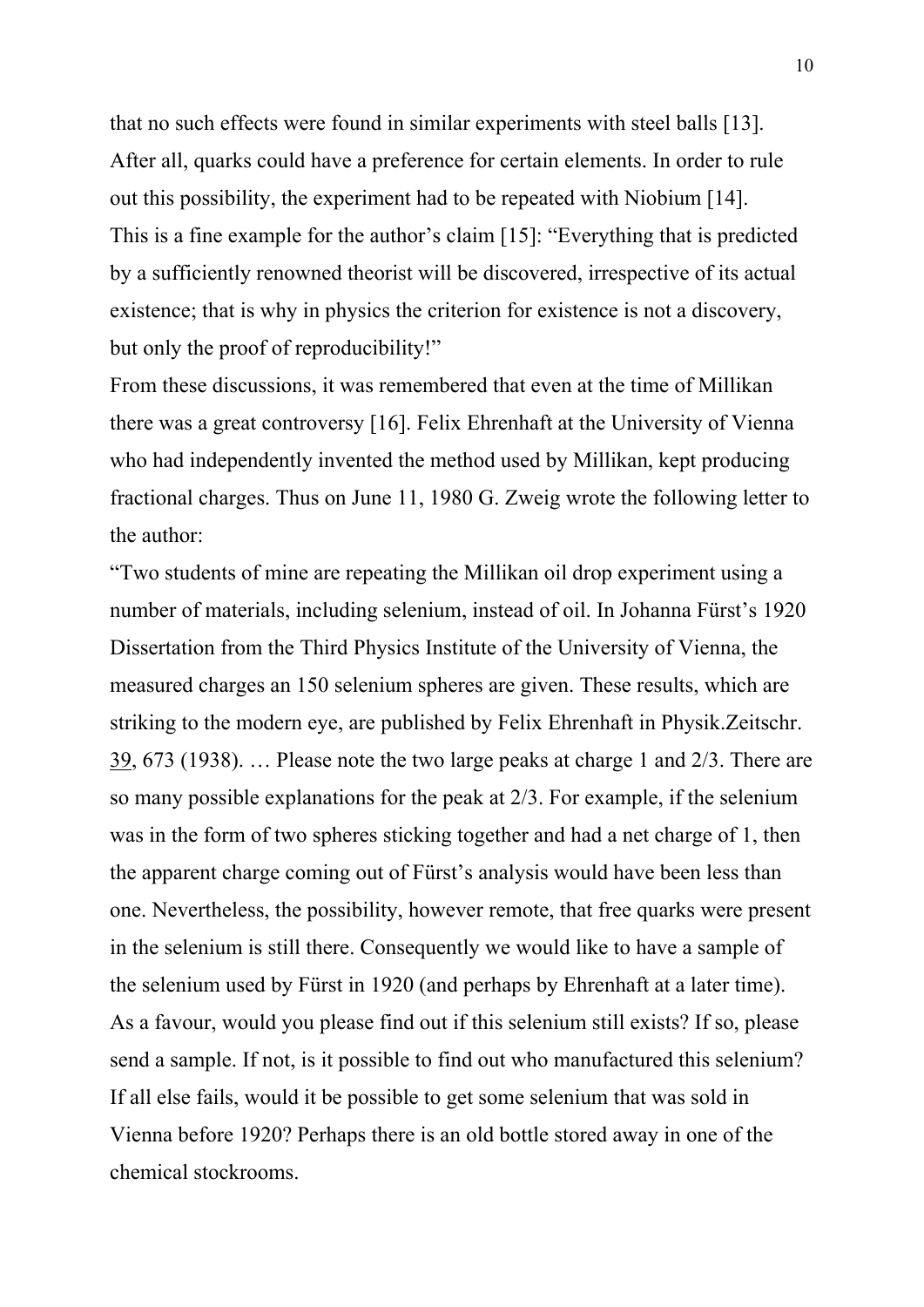Thank you for your assistance. Sincerely yours George Zweig." Unfortunately I could not be of any help. Johanna Reif-Fürst had passed away and among many materials from that time just selenium was neither left over nor was its source traceable. Two former assistants of Ehrenhaft had become Professors of physics, but their search did not produce any result either. Eventually, quarks were discovered in a reproducible way, however neither as free particles nor as mathematical entities, rather confined within the nucleons. The Nobel prize in physics was given in 1990 to J.I. Friedman, H.W. Kendall and R.E. Taylor "for their pioneering investigations concerning deep inelastic scattering of electrons on protons and bound neutrons, which have been of essential importance for the development of the quark model in particle physics." Quantum-Chromodynamics now provides the theory capable of predicting the phenomenon of confinement.

In a certain sense, history seems to repeat itself periodically on ever deeper levels of understanding: In its October 2010 issue (p.6), the CERN Courier writes: "The ATLAS experiment at the LHC has set the world's best known limits for the mass of a hypothetical excited quark, q\*. … The existence of such a state would indicate that a quark is a composite particle as opposed to an elementary one as the Standard Model assumes."

#### **3. An Observable Renormalization**

Let us turn back to the controversy between S-Matrix and Field Theory approaches. If it were possible to construct a model which can only be described by unitarity and dispersion relations, but does not follow from a Lagrangian (or Hamiltonian), it would mean victory for the S-Matrix approach.

In 1961, F. Zachariasen claimed exactly that breakthrough [17]. He writes: "We shall construct a model field theory which is perhaps unusual in that it is not defined in terms of a Lagrangian or Hamiltonian; … Instead we shall assume the existence of a complete set of dispersion relations, which, together with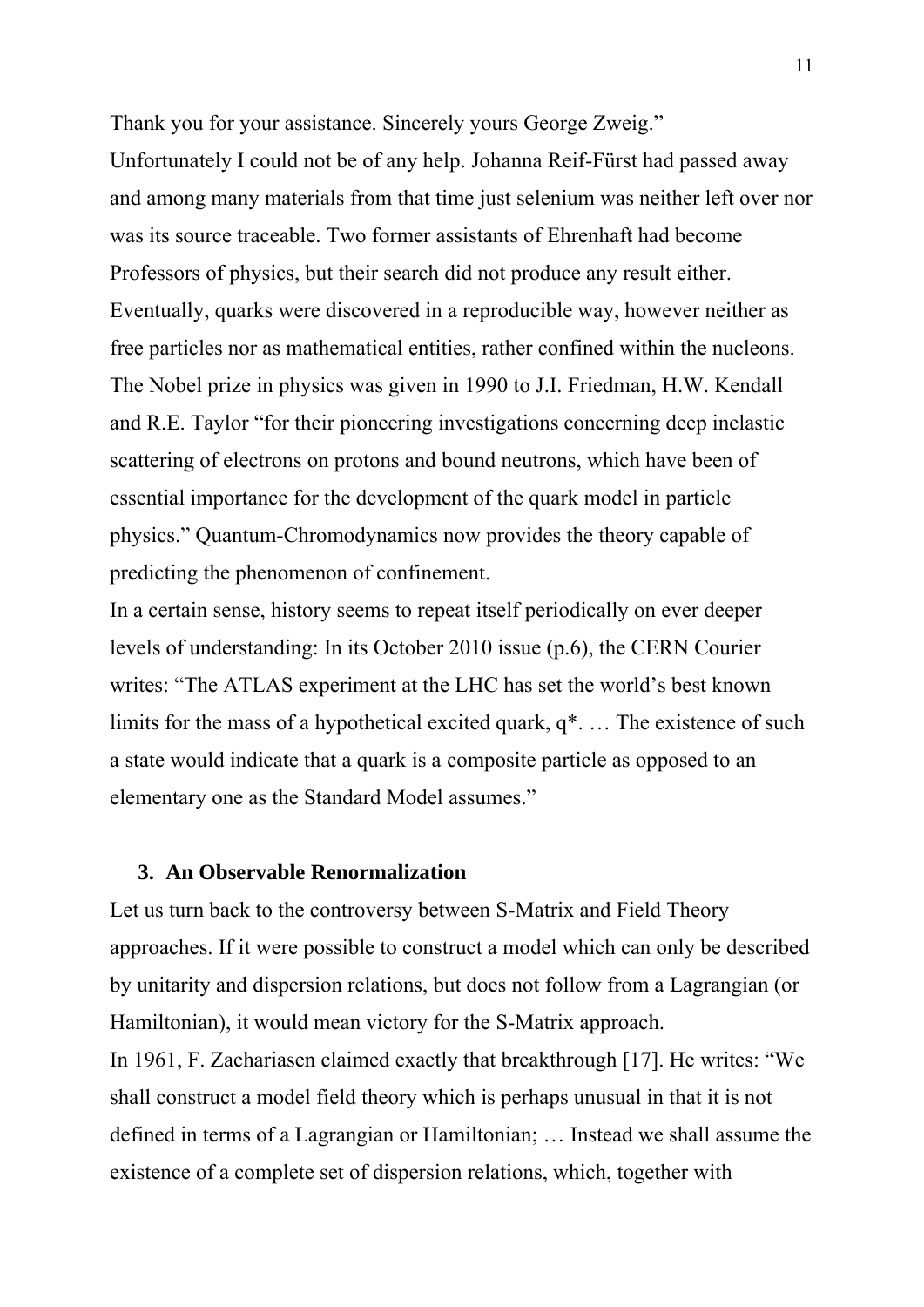unitarity, form a set of coupled integral equations for the transition amplitudes of the theory."

And, more explicitly: "Conventionally, field theories are defined by specifying a Lagrangian density, and from this obtaining field equations, perturbation expansions, and so on. It has been suggested, $6$  however, that field theories can equally well be defined by writing down a set of dispersion relations which, when combined with unitarity, provide an infinite set of coupled integral equations from which all the transition amplitudes of the theory may be determined. This second approach has the virtue of not involving any unobservable quantities, such as bare masses or coupling constants, at any stage of the development."

Within the same year, W. Thirring published a paper called "Lagrangian Formulation of the Zachariasen Model" [18]. He writes: "Our results have shown that there exists a Lagrangian for the Zachariasen model which has the same short-comings as the one of other relativistic field theories: It contains renormalization constants when expressed in terms of bare fields but everything is perfectly finite when the incoming or outcoming fields are introduced. … Our findings make one suspect that field theories without Hamiltonian, which are defined only by dispersion relations, actually have an underlying Hamiltonian structure."

We have seen that the defenders of S-Matrix approach refer to M. Gell-Mann's 1956 remark at the Rochester Conference in New York. But in his fundamental paper [19] from 1962 he cautiously turns towards field theory. In this paper, Gell-Mann considers the algebraic structure of the electric current *jα* and the weak current  $J_a$ . Already in the abstract, he notes that matrix elements of these currents are well defined and obey dispersion relations; however, "homogeneous linear dispersion relations, even without subtractions, do not suffice to fix the scale of these matrix elements; in particular, for the nonconserved currents, the

<sup>&</sup>lt;sup>6</sup> Zachariasen refers to the talk of M. Gell-Mann at the Rochester Conference in New York 1956, see chapter 1.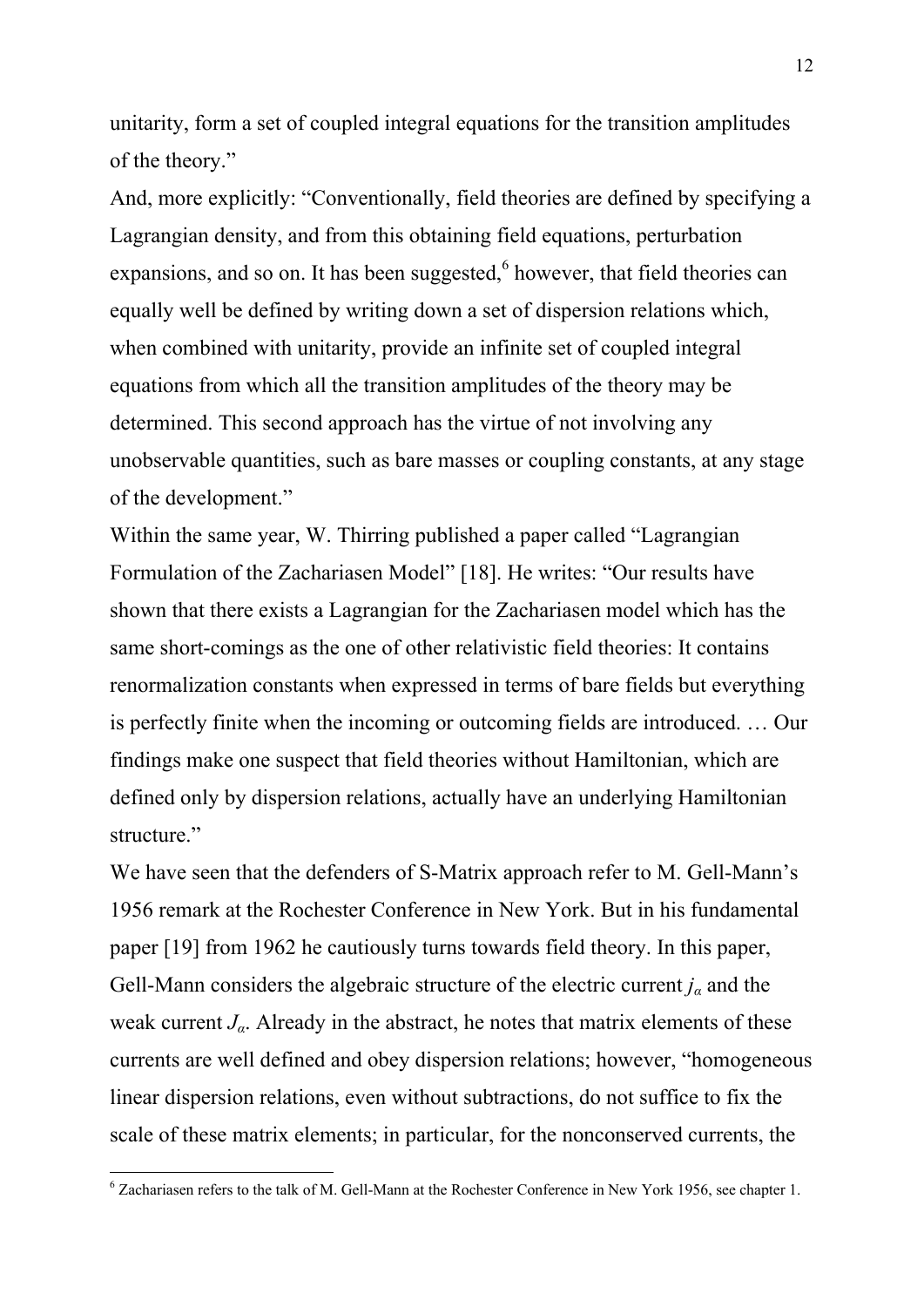renormalization factors cannot be calculated,*…*". In other words, the important ratio of weak axial over weak vector nucleon current,  $G_A/G_V$ , cannot be calculated by linear relations. Since it is an ingredient in many fundamental relations (such as the Goldberger-Treiman-Relation), its theoretical computation was considered an important task. Thus Gell-Mann continues in the abstract: "More information than just the dispersion relations must be supplied, for example, by field-theoretic models; we consider, in fact, the equal-time commutation relations of the various parts of  $j_4$  and  $J_4$ .<sup>7</sup> These nonlinear relations define an algebraic system (or a group) that underlies the structure of baryons and mesons."

An internal symmetry is defined by the algebra of its generators

$$
[I_{\alpha}, I_{\beta}] = c_{\alpha\beta\gamma}I_{\gamma} \tag{1}
$$

(In the case of Isospin, the *cαβγ* are the components of the ε-Tensor times *i*.) The generators, in turn, are given by the integral over the time-component of the currents

$$
I_{\alpha} = \int d^3x J_{0,\alpha}(x) \tag{2}
$$

From these equations one obtains the equal-time commutation relation of the currents

$$
\left[J_{0,\alpha}(\vec{x}), J_{0,\beta}(\vec{y})\right] = c_{\alpha\beta\gamma}J_{0,\gamma}(\vec{x})\delta(\vec{x}-\vec{y})
$$
\n(3)

Since these are nonlinear equations, they allow for a computation of  $G<sub>A</sub>$  which is the matrix element of the axial-vector current between proton and neutron states at zero momentum transfer.

 $\frac{1}{7}$  the time-components of the currents, now usually denoted by  $j_0$  and  $J_0$ .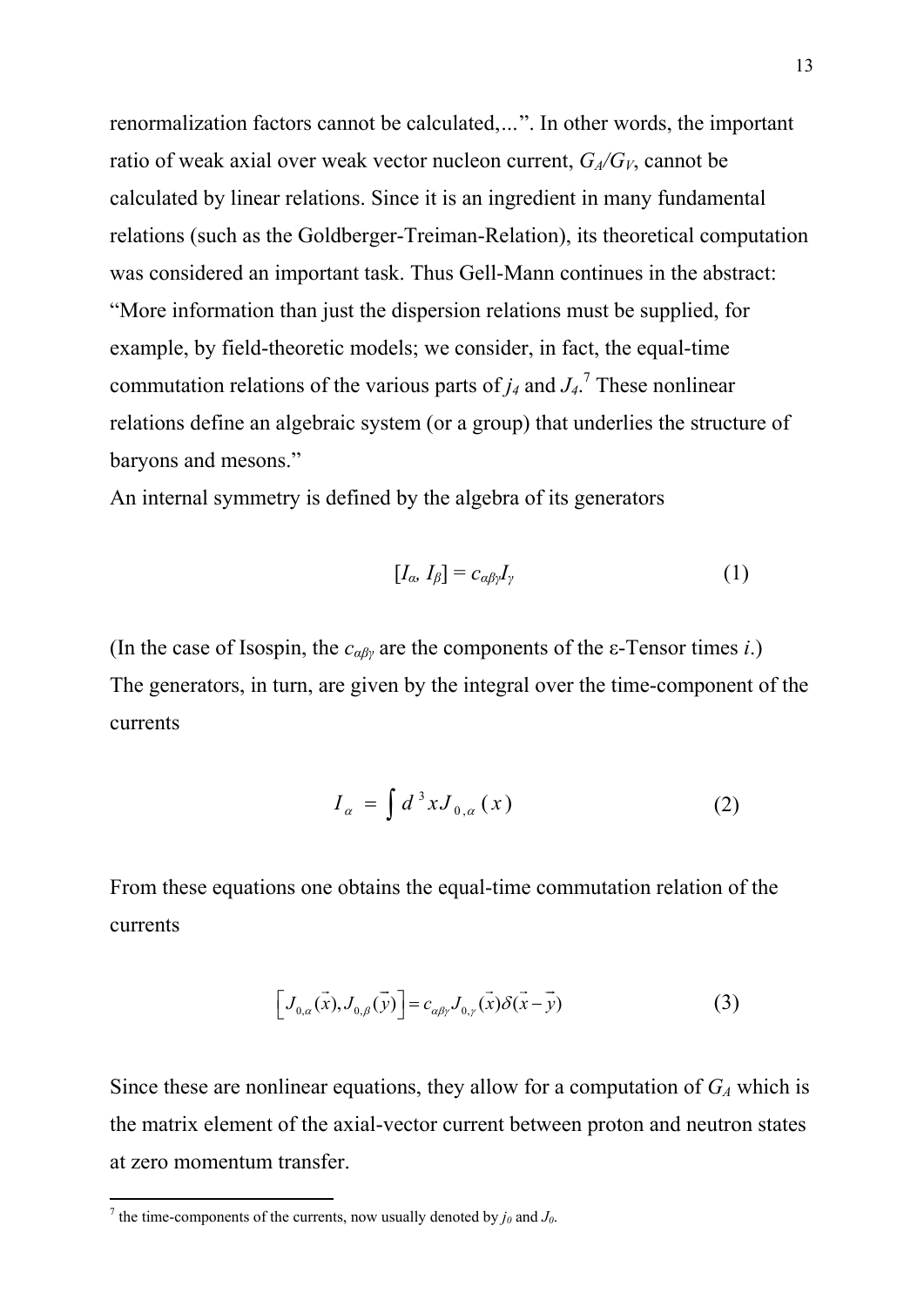In the text, Gell-Mann points this out explicitly: "The dispersion relations for the matrix elements of weak or electromagnetic currents are linear and homogeneous. ... Now such linear and homogeneous equations ... cannot fix the scale of these matrix elements; constants like  $-G_A/G$  cannot be calculated without further information. A field theory of the strong interactions, with explicit expressions for the currents, somehow contains more than these dispersion relations."

But in the final paragraph he insists: "Nowhere does our work conflict with the program of Chew *et al*. of dynamical calculation of the *S* matrix for strong interactions, using dispersion relations. … If there are no fundamental fields … , all baryons and mesons being bound or resonant states of one another, … the symmetry properties that we have abstracted can still be correct." In a sense, the axial-vector constant  $G_A$  is an observable renormalization constant and as such weakens the objection of S-Matrix defenders against field theory because of its unobservable renormalization.

Gell-Mann suggests that "the equal-time commutation relations for currents and densities lead to exact sum rules for the weak and electromagnetic matrix elements." This suggestion eventually led to the technique of current algebra and yielded the long awaited computation of  $G_A/G_V$ , in Gell-Mann's notation  $-G_A/G$ .

#### **4. First Attempts**

In the fall of 1962, A.P.Balachandran from the Institute of Mathematical Sciences in Madras, India, came to Vienna as postdoc in Walter Thirring's research group. He had just studied the paper by Murray Gell-Mann and – together with the author – wanted to take up the above mentioned suggestion. Since the equal-time commutation relations of the weak isospin currents are not explicitly covariant, the choice of frame is imperative. We found the rest frame to be the most natural choice. However, we soon realized that we could not get rid of infinities when non-conserved currents were involved. Thus we could not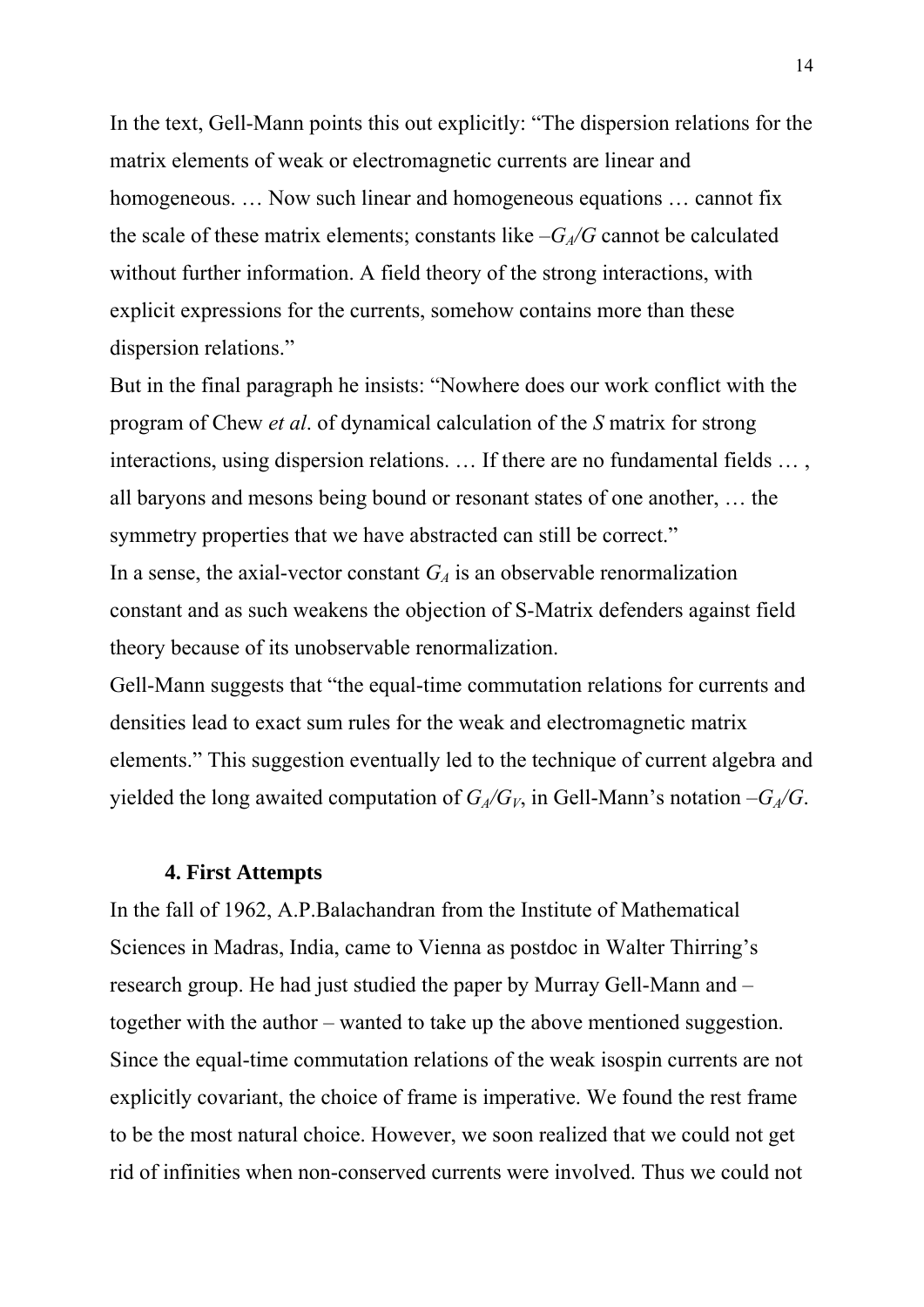arrive at our original goal, the calculation of  $G_A/G_V$ . So we sadly turned to the algebra of electromagnetic iso-vector currents in order to work out the method of current algebra [20]. We could not go beyond the lowest (one-nucleon intermediate state) approximation: "Our concern here is more with the fact that even in the lowest approximation the equal time commutation relations of the isospin density imply certain non-trivial restrictions on the structure of the isovector form factors and once these implications are analysed with adequate accuracy, it will no longer be permissible to ignore them even in a dispersion theory treatment, since such a neglect would mean a violation of isospin invariance, albeit in a rather subtle fashion." (The next approximation was carried out in a subsequent paper [21].)

A current algebra calculation in the static model was presented at the 1963 Siena International Conference on Elementary Particles [22]; it prompted M. Gell-Mann in his summary talk at the conference to encourage further work in current algebra.

On the occasion of a visit at the Univ. of Vienna's Institute for Theoretical Physics, Sergio Fubini learned about the new method. He realized that our problems with infinities could be overcome, if instead of the rest frame, an infinite-momentum frame is used. In a paper together with G. Furlan they write [23]: "Thus on the basis of this model we are led to the conclusion that the quantity  $\varphi(p)$  is a minimum when  $p \to \infty$ , and according to our previous discussion this fixes the 'best' sum rule". But they did not achieve to calculate  $G_A/G_V$  either. One small step was still missing, filled in subsequently by S. Adler and W. Weisberger.

## **5. The Breakthrough**

It is a well-known fact in history, that important developments are often initiated simultaneously but independently by more than one person. Such was the case with the calculation of the renormalization of the weak axial-vector coupling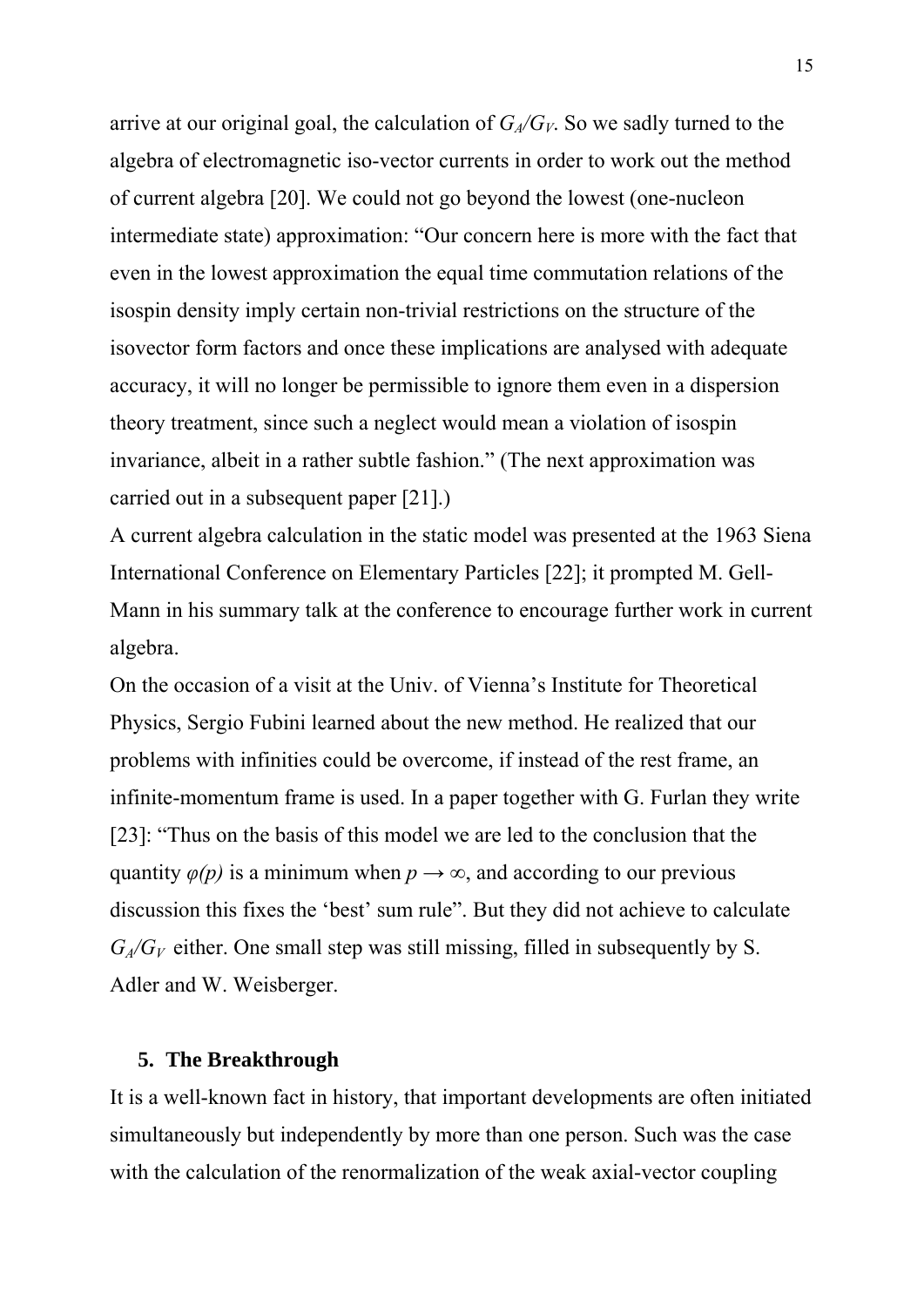constant: In the same issue of Physical Review Letters, Stephen Adler [24] and William Weisberger [25] published their version of the calculation of  $G_A/G_V$ . (The result became known as the "Adler-Weisberger sum rule".) Both calculations are based on the paper by Fubini and Furlan [23] which was still unpublished at that time; the missing step filled in by Adler and Weisberger was the assumption that the axial-vector current is "partially conserved". That means, that the divergence of the weak axial-vector current is neither zero nor unknown, but is proportional to the pion field  $\varphi(x)$ .

$$
\frac{\partial}{\partial x_{\mu}} J_{\mu}(x) = \frac{\sqrt{2}M\mu^2 G_A}{g} \varphi(x)
$$
(4)

where *M* is the nucleon mass,  $\mu$  the pion mass and  $g$  the pion-nucleon coupling constant.

This hypothesis had been suggested by Gell-Mann and Lévy [26] and further developed by several authors [27]. The result was a "sum rule expressing the axial-vector coupling-constant renormalization in *β* decay in terms of off-massshell pion-proton total cross sections." (S. Adler). It was in good agreement with experiment.

The Adler-Weisberger sum rule was a breakthrough which settled the method of current algebra as a widely applicable tool and inspired others to take up this approach. Steven Weinberg became one of the most successful researchers in this field. (The author lectured on current algebra in many places [28]). This further development is very well described in a paper by Steven Weinberg [29]; thus we can leave the description of the development of current algebra at that historical point and refer the reader for the following events to the paper of Steven Weinberg.

Acknowledgement: The author thanks Gerhard Ecker for a critical reading of the manuscript.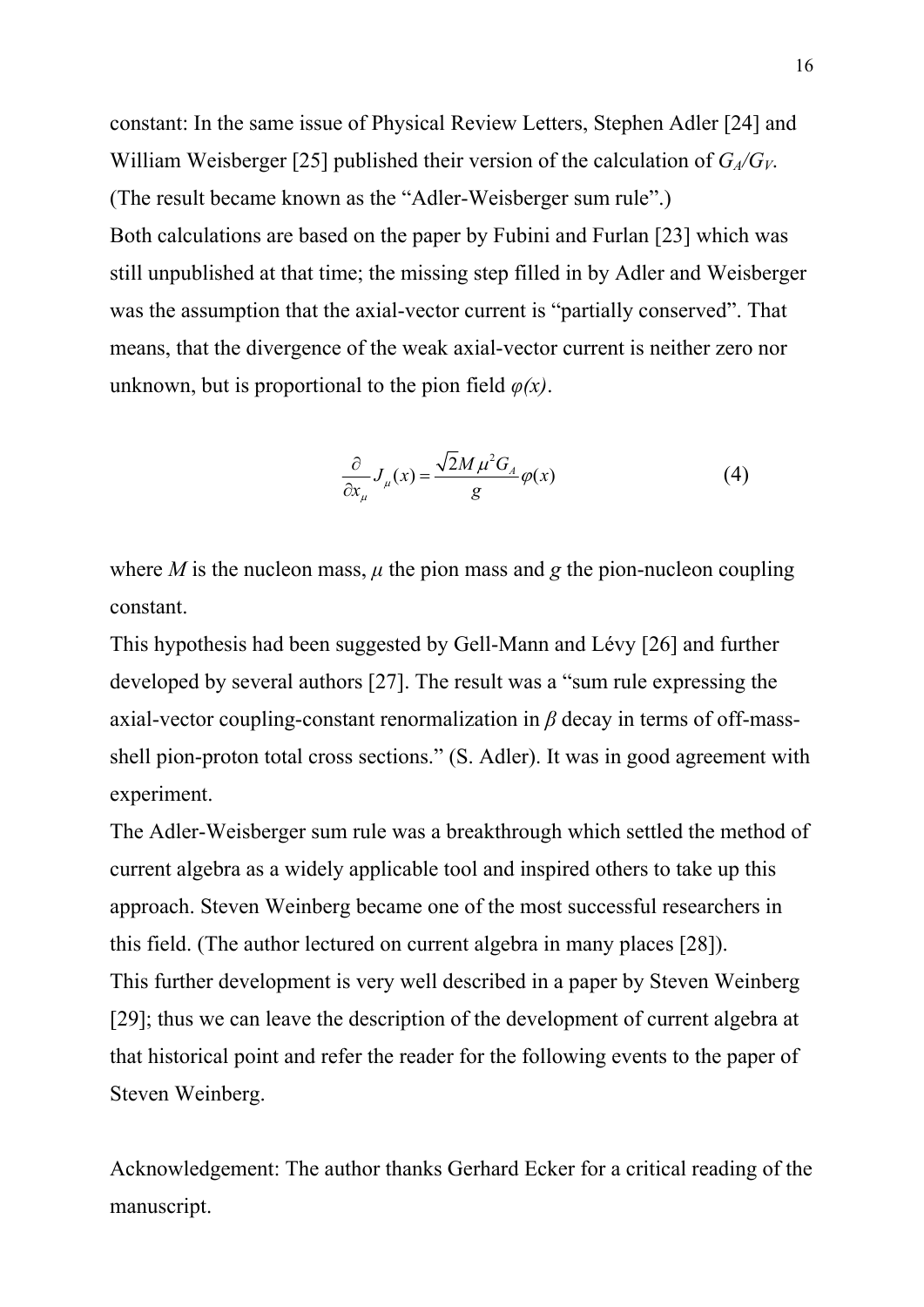References:

- 1. S. Mandelstam: Determination of the Pion-Nucleon Scattering Amplitude from Dispersion Relations and Unitarity. General Theory. Phys. Rev.**112**, 1344 (1958)
- 2. G.F. Chew: S-Matrix Theory of Strong Interactions. Benjamin Publ., New York (1961)
- 3. B. Schroer: Jorge A. Swieca's contributions to quantum field theory in the 60s and 70s and their relevance in present research. Eur. Phys. J. H **35**, 53 (2010)
- 4. H. Stapp: Derivation of the CPT Theorem and the Connection between Spin and Statistics from Postulates of the S-Matrix Theory. Phys. Rev. **125**, 2139 (1962)
- 5. R. Jost: TCP-Invarianz der Streumatrix und interpolierende Felder. Helvetica Phys. Acta **36**, 77 (1963)
- 6. A.P. Balachandran and H. Pietschmann: The Present Status of the New Resonances. Acta Phys. Austriaca **16,** 159 (1963). M. Roos: Tables of Elementary Particles and Resonance States. Rev.Mod.Phys. **35**, 314 (1963).
- 7. A.H. Rosenfeld et.al.: Data on Elementary Particles and Resonance States. Rev.Mod.Phys. **36**, 977 (1964).
- 8. M. Gell-Mann: A Schematic Model of Baryons and Mesons. Phys. Letters **8**, 214 (1964).
- 9. G. Zweig: An SU<sub>3</sub> model for strong interaction symmetry and its breaking. Unpublished report CERN 8419/TH 412 Feb. 1964.
- 10. H. Lipkin: A Possible Higher Symmetry Scheme for Strongly Interacting Particles. Phys. Letters **9**, 203 (1964).
- 11. C.B.A. McCusker and I. Cairns: Evidence of Quarks in Air-Shower Cores. Phys.Rev.Letters **23**, 658 (1969). See also H. Kasha, L.B. Leipuner, R.K. Adair: Search for Fractionally Charged Particles Produced by Cosmic Rays. Phys. Rev. **150**, 1140 (1966).
- 12. G.S. LaRue, W.M. Fairbank, A.F. Hebart: Evidence for the Existence of Fractional Charge on Matter. Phys.Rev.Letters **38**, 1011 (1977). See also Phys.Rev.Letters **42**, 142 (1979) and **46**, 967 (1981).
- 13. G. Gallinaro and G. Morpurgo: Preliminary Results in the Search for Fractionally Charged Particles by the Magnetic Levitation Spectrometer. Phys. Letters **23**, 609 (1966). See also M.Marinelli and G.Morpurgo: Searches of Fractionally Charged Particles in Matter with the Magnetic Levitation Technique. Physics Reports **85**, 161 (1982).
- 14. P.F. Smith et.al.: A Search for Fractional Charge Changes on Levitated Niobium Spheres. Phys. Letters **B171**, 129 (1986).
- 15. H. Pietschmann: Phänomenologie der Naturwissenschaft. Springer Verl. Berlin (1996) p.153. 2nd edition Eur.Univ.Press Vienna (2007) p.164.